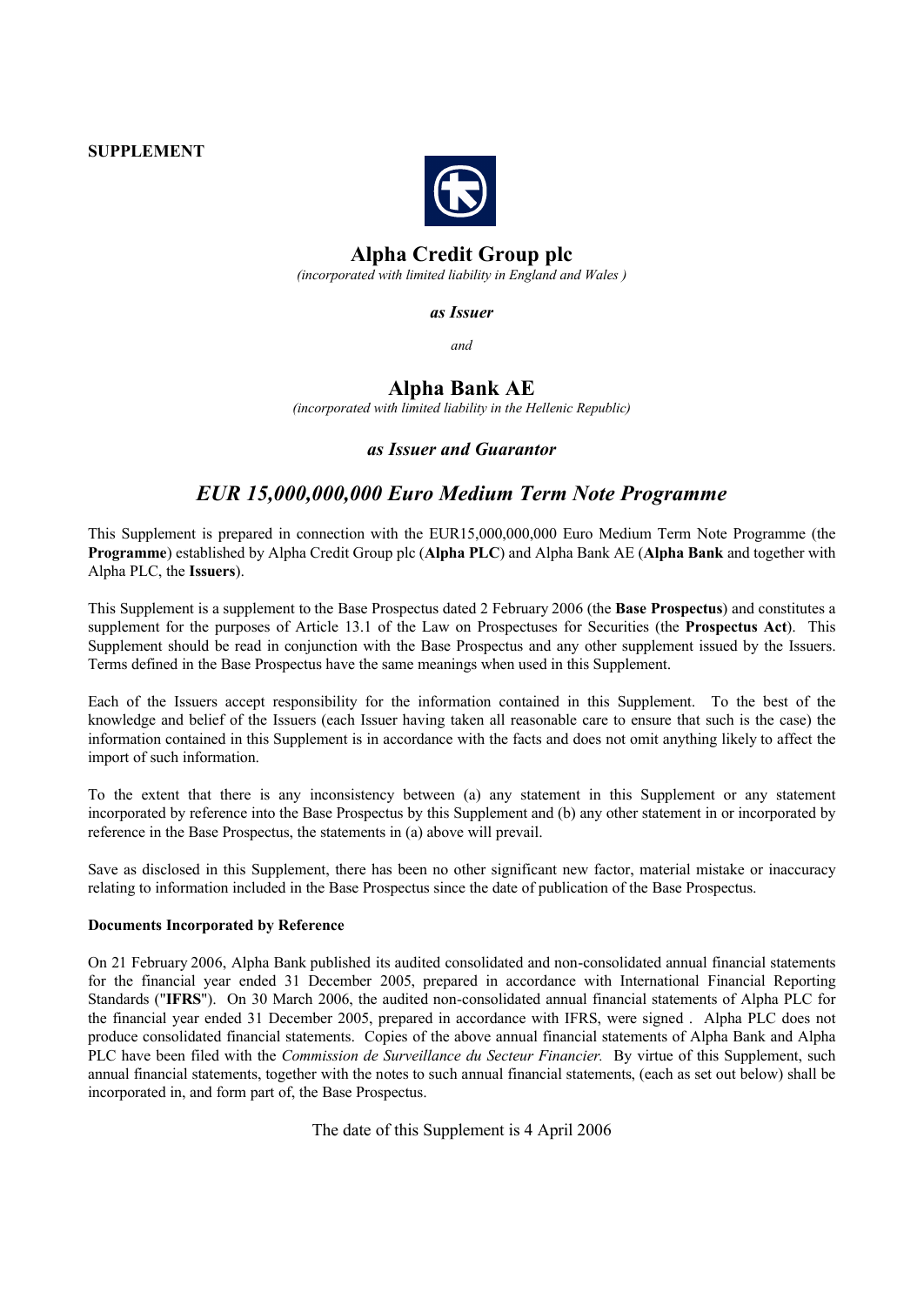## *Annual Financial Statements of Alpha Bank as at 31 December 2005*

## *1. Group Financial Statements as at 31.12.2005*

*(being the consolidated financial statements of Alpha Bank)*

| (a) | Consolidated income statement                                           | set out on page 3 of the 2005 group financial<br>statements:          |
|-----|-------------------------------------------------------------------------|-----------------------------------------------------------------------|
| (b) | Consolidated balance sheet                                              | set out on page 4 of the 2005 group financial<br>statements:          |
| (c) | Consolidated cash flow statement                                        | set out on page 7 of the 2005 group financial<br>statements:          |
| (d) | consolidated financial<br>the<br><i>Notes</i><br>$\omega$<br>statements | set out on pages 11-90 of the 2005 group financial<br>statements; and |
| (e) | Auditor's report                                                        | set out on page 1 of the 2005 group financial<br>statements.          |

### *2. Financial Statements as at 31.12.2005*

*(being the non- consolidated financial statements of Alpha Bank)*

| (a) | Income statement                  | set out on page 3 of the 2005 financial statements;             |
|-----|-----------------------------------|-----------------------------------------------------------------|
| (b) | <b>Balance sheet</b>              | set out on page 4 of the 2005 financial statements;             |
| (c) | Cash flow statement               | set out on page 7 of the 2005 financial statements;             |
| (d) | Notes to the financial statements | set out on pages 11-78 of the 2005 financial<br>statements; and |
| (e) | Auditor's report                  | set out on page 1 of the 2005 financial statements.             |

## *Annual Report and Financial Statements of Alpha PLC as at 31 December 2005*

| (a) | Income statement                                                               | set out on page 5 of the 2005 annual report and<br>financial statements;         |
|-----|--------------------------------------------------------------------------------|----------------------------------------------------------------------------------|
| (b) | <b>Balance sheet</b>                                                           | set out on page 6 of the 2005 annual report and<br>financial statements;         |
| (c) | Statement of cash flows                                                        | set out on page 8 of the 2005 annual report and<br>financial statements;         |
| (d) | Notes to the financial statements                                              | set out on pages 9-19 of the 2005 annual report and<br>financial statements; and |
| (e) | Report of the independent auditors to the<br>members of Alpha Credit Group PLC | set out on page 4 of the 2005 annual report and<br>financial statements.         |